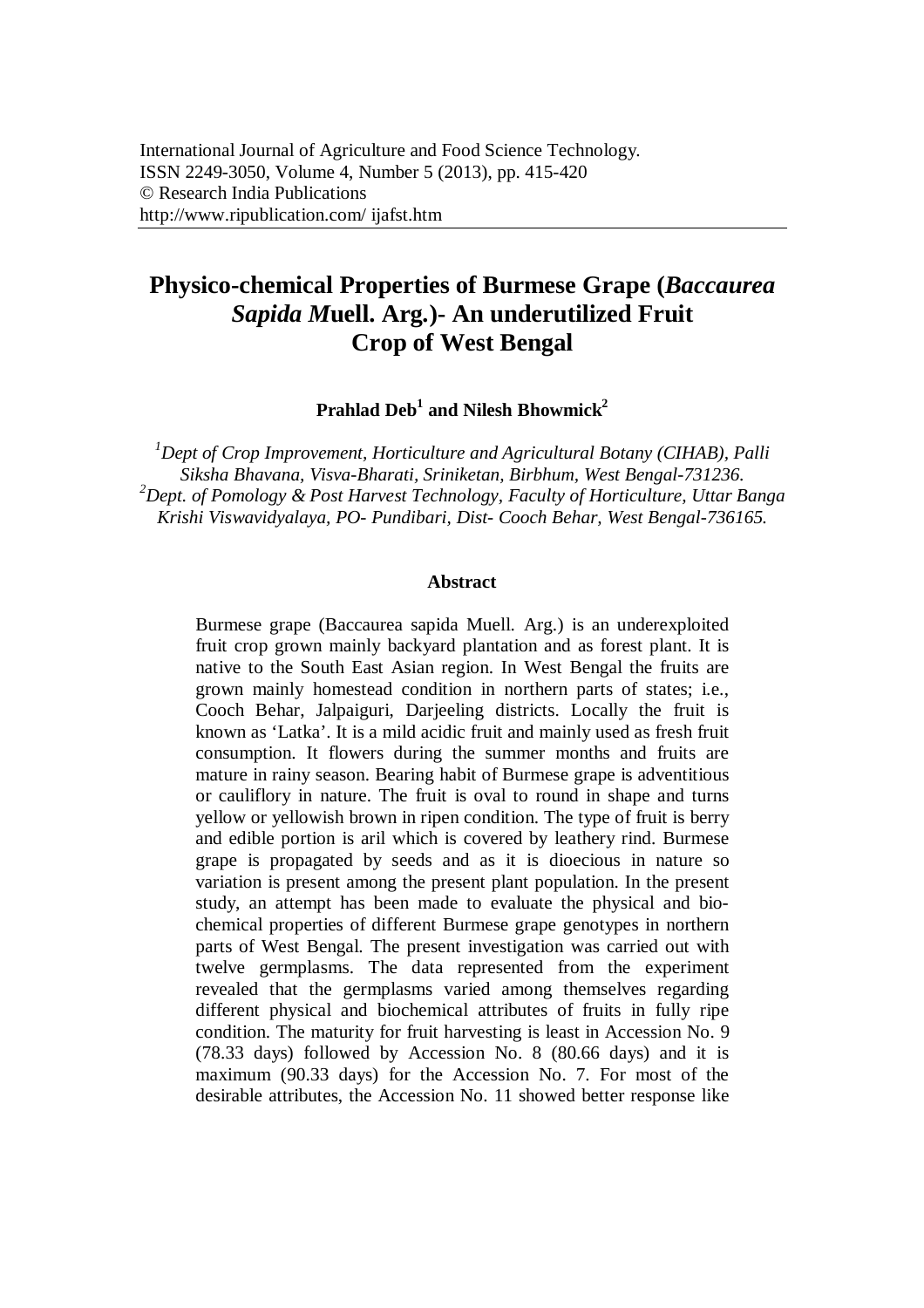maximum length (3.383 cm), diameter (3.513 cm), weight (19.93 gm), juice content (74.10 ml/10 fruit) and lowest acidity (1.996%).

**Keywords**: Burmese grape, Physico-chemical, underutilized fruit.

### **1. Introduction**

Burmese grape (*Baccaurea sapida* Muell. Arg*.)* is an under exploited fruit crop grown mainly backyard plantation and as forest plant. The generic name is derived from Latin 'baccaurea' referring to the golden-yellow colour of the fruits (Chakrabarty and Gangopadhyay,1997). It is native to the South East Asian region. The tree is found wild or cultivated in the sub-Himalayan tract in eastern India from Bihar to Arunachal Pradesh and in the lower hills and valleys of Meghalaya, Assam, Nagaland, Manipur, Mizoram, Tripura and Orissa, ascending to an altitude of 900 m, and in Andaman and Nicobar Islands, chiefly in the moist tropical forests (Anon., 1988).In West Bengal the fruits are grown mainly homestead condition in northern parts of states; i.e., Cooch Behar, Jalpaiguri, Darjeeling districts. Locally the fruit is known as 'Latka', or 'Latkan' or 'Lotko' or 'Notko'. It is a mild acidic fruit and mainly used as fresh fruit consumption. The tree is dioecious, evergreen, shade loving plant. It flowers during the summer months and fruits are mature in rainy season. Bearing habit of Burmese grape is adventitious or cauliflory in nature (Bhowmick, 2011). The fruit is oval to round in shape and turns yellow or yellowish brown in ripen condition. The type of fruit is berry and edible portion is aril which is covered by leathery rind. Burmese grape is propagated by seeds and as it is dioecious in nature so variation is present among the present plant population. No improved cultivar or prominent types are available or scientifically documented in the literature for this region.

Burmese grape is an underutilized fruit crop and still now there is very limited literature available regarding the genotypes of Burmese grape and its physico-chemical properties. In the present study, an attempt has been made to evaluate the physical and bio-chemical properties of different Burmese grape genotypes northern parts of West Bengal as well as an attempt was made to know the maturity period of different Burmese grape accession.

### **2. Materials and Methods**

The present investigation was carried out with twelve accession of Burmese grape germplasms (denotes as ACC 1-12 in tables) grown on the farmers house hold nearer to the Uttar Banga Krishi Viswavidyalaya during 2008-2009. All the plants aged between ten to fifteen years and were well grown, free from pests and diseases. While selecting the germplasm it is kept in mind that the collar diameter and the canopy of the selected accession were similar. After fruit set, the required fruit bunches were tagged on all sides to obtain uniform result. The fruits were harvested and subjected for studies on physico-chemical changes during ripen stage. Three fruit bunches were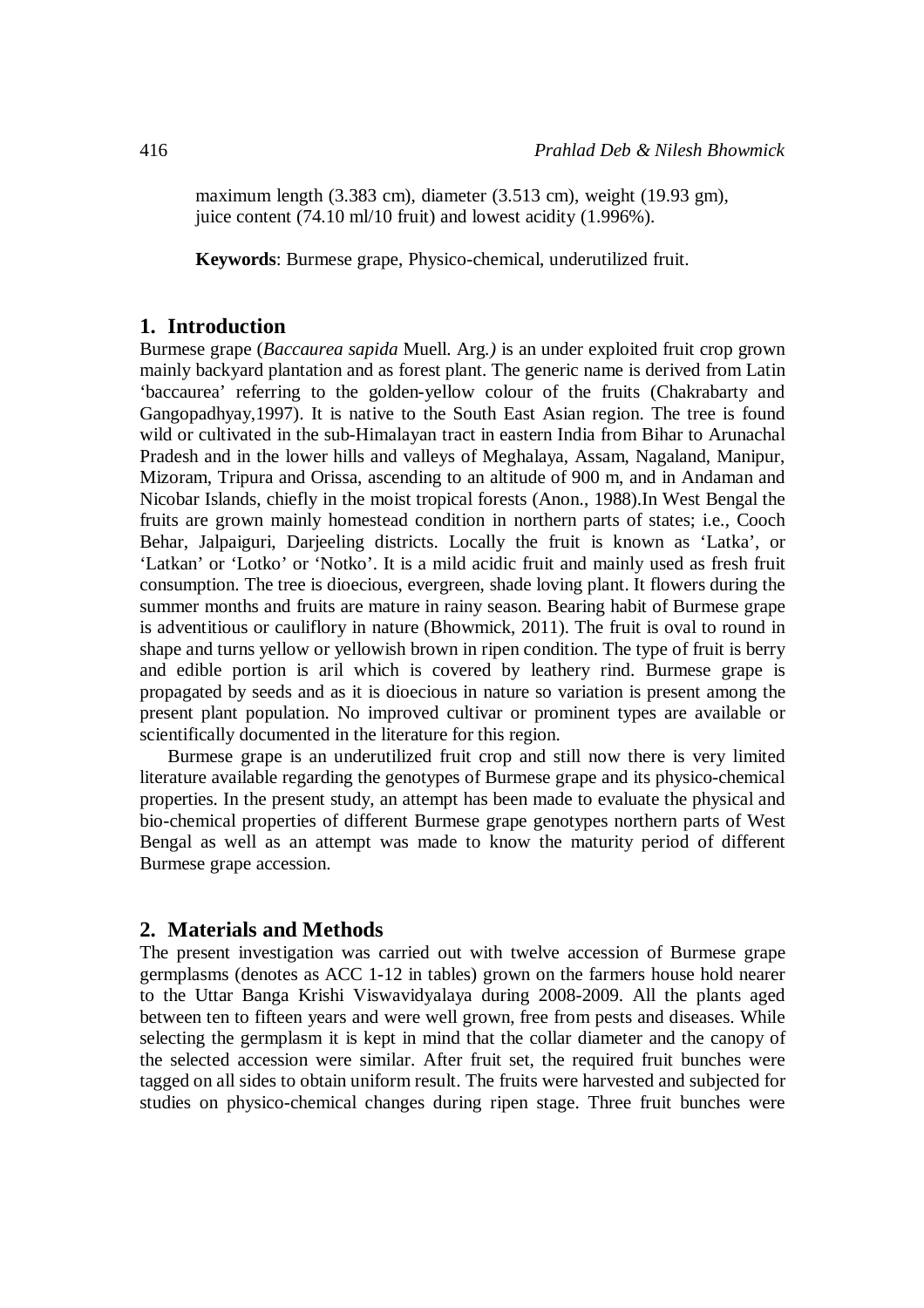harvested randomly from each selected plant and ten fruits of each bunch were taken to the Department of Pomology and Post Harvest Technology, Uttar Banga Krishi Viswavidyalaya to observe the fruit length (cm), fruit diameter (cm), fruit weight (g), peel weight (g), peel thickness (mm) in average and 10 seed weight (g), juice content (ml/10 fruits). The total soluble solids (TSS) of the fruits measured with hand refractometer. Total sugar content and titratable acidity were determined with standard of A.O.A.C.(1984). To determine the maturity of Burmese grape 10 inflorescences each from four direction of the each accession were tagged and days taken for maturity was recorded by the simple computation methods by counting the days after fruit set of each inflorescences upto the maturity. The observations were analyzed in simple Randomized Block Design as suggested by Gomez and Gomez (1983).

## **3. Result and Discussion**

The data represented from the experiment revealed (Table 1) that the germplasms varied among themselves regarding different physical and biochemical attributes of fruits in fully ripe condition as well as the maturity days. The maturity for fruit harvesting is least in Accession 9 (78.33 days) followed by Accession-8 (80.66 days) and it is maximum (90.33 days) for the Accession-7. The length (3.383 cm) and diameter (3.513 cm) of the fruit was maximum in Accession 11 followed by (3.306 cm and 3.420 cm, respectively) in Accession-6 of Cooch Behar district. The length was lowest (2.876 cm) in Accession-7 which is statistically at per with Accession-12. The fruit weight was maximum (19.93 g) in Accession-11 followed by Accession-6 and it was minimum in Accession 12. The undesirable horticultural traits like peel weight, peel thickness and seed weight was also recorded in this present study. Peel weight was recorded minimum (4.75g) in ACC-12 and it was found maximum in ACC-11 (6.10 g). The peel thickness and seed weight were non significant among the different accession studied under the present investigation.

| <b>Germplasm</b> Maturity |                         |       | Length   Diameter   Weight   Peel |       |                            | Peel             | 10 Seed |
|---------------------------|-------------------------|-------|-----------------------------------|-------|----------------------------|------------------|---------|
|                           | (Days from $\vert$ (cm) |       | (cm)                              | (g)   |                            | weight thickness | weight  |
|                           | flowering)              |       |                                   |       | $\left( \mathbf{g}\right)$ | (mm)             | (g)     |
| $ACC-2$                   | 86.66                   | 3.030 | 3.116                             | 16.23 | 5.11                       | 2.02             | 5.11    |
| $ACC-3$                   | 84.66                   | 2.933 | 3.070                             | 15.75 | 4.87                       | 2.04             | 4.52    |
| $ACC-4$                   | 87.66                   | 3.270 | 3.413                             | 18.14 | 5.79                       | 2.02             | 4.68    |
| $ACC-5$                   | 87.66                   | 3.050 | 3.143                             | 16.88 | 5.62                       | 1.99             | 5.19    |
| $ACC-6$                   | 81.60                   | 3.306 | 3.420                             | 19.21 | 6.05                       | 2.05             | 5.02    |
| $ACC-7$                   | 90.33                   | 2.866 | 3.080                             | 15.35 | 4.80                       | 2.07             | 5.07    |
| $ACC-8$                   | 80.66                   | 3.236 | 3.386                             | 18.28 | 5.73                       | 2.08             | 4.83    |

**Table 1:** Maturity period and fruit physical characters of Burmese grape.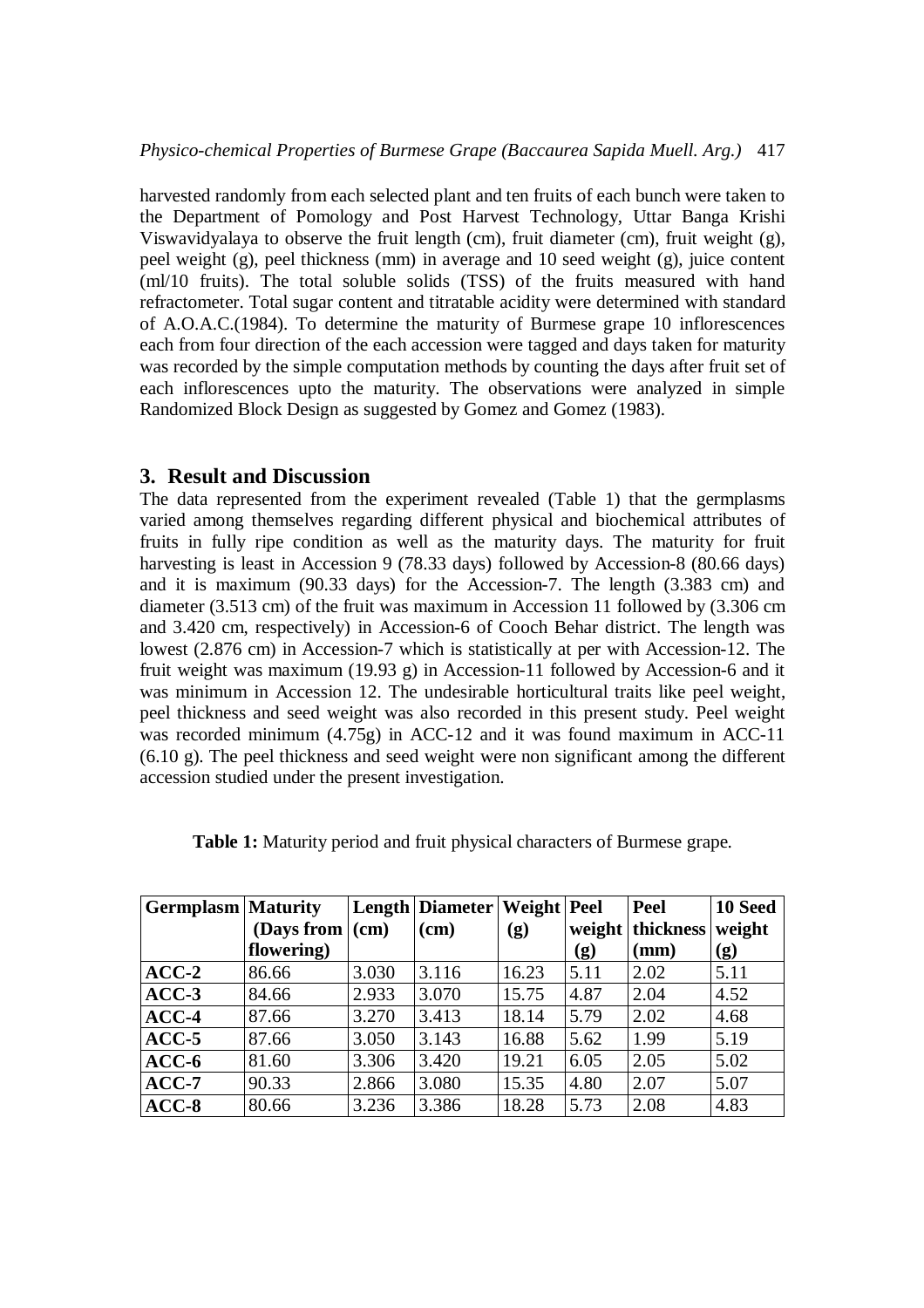| $ACC-9$            | 78.33 | 3.140 | 3.296 | 18.49 | 5.56 | 2.01      | 4.87      |
|--------------------|-------|-------|-------|-------|------|-----------|-----------|
| $ACC-10$           | 92.00 | 3.283 | 3.403 | 19.10 | 5.91 | 1.99      | 5.20      |
| $ACC-11$           | 83.33 | 3.383 | 3.513 | 19.93 | 6.10 | 2.04      | 5.33      |
| $ACC-12$           | 85.33 | 2.876 | 3.050 | 15.23 | 4.75 | 2.02      | 5.23      |
| $SE+m$             | 0.761 | 0.038 | 0.041 | 0.080 | 0.07 |           |           |
| CD <sup>0.05</sup> | 1.881 | 0.065 | 0.075 | 0.148 | 0.12 | <b>NS</b> | <b>NS</b> |

The data from Table 2 revealed the juice content of the fruit varied statistically significant among the germplasm surveyed and it was maximum (74.10 ml/10 fruits) in Accession-11 followed by Accession-6 and it is least in Accession-12. The total soluble solids (TSS) and total sugar were also varied significantly among the germplasm studied. The TSS was maximum (13.12) in Accession-11 followed by Accession-6 (12.93). Burmese grape is an acidus fruit, however, the low acidity is the desirable characteristics for local fresh consumption. It is found from the present study that the Accession-11 recorded with least acidity (1.996%).

|             | <b>Juice content</b> | <b>Acidity</b>               | <b>Total</b>  | <b>TSS</b>         |
|-------------|----------------------|------------------------------|---------------|--------------------|
|             | (ml/10 fruits)       | $\left( \frac{0}{0} \right)$ | sugar $(\% )$ | <sup>o</sup> Brix) |
| $ACC-1$     | 68.10                | 2.133                        | 4.08          | 12.33              |
| $ACC-2$     | 60.66                | 2.046                        | 4.11          | 11.64              |
| $ACC-3$     | 57.10                | 2.203                        | 4.06          | 12.85              |
| $ACC-4$     | 68.46                | 2.086                        | 4.07          | 12.13              |
| $ACC-5$     | 62.73                | 2.083                        | 4.04          | 12.21              |
| $ACC-6$     | 72.30                | 2.023                        | 4.17          | 12.93              |
| $ACC-7$     | 54.66                | 2.236                        | 4.01          | 11.75              |
| $ACC-8$     | 65.50                | 2.056                        | 4.10          | 11.52              |
| $ACC-9$     | 63.73                | 2.043                        | 4.17          | 12.62              |
| $ACC-10$    | 70.46                | 2.010                        | 4.21          | 12.88              |
| $ACC-11$    | 74.10                | 1.996                        | 4.26          | 13.12              |
| $ACC-12$    | 53.80                | 2.013                        | 4.29          | 12.72              |
| $SE+m$      | 0.504                | 0.051                        | 0.018         | 0.057              |
| $CD^{0.05}$ | 0.908                | 0.112                        | 0.032         | 0.121              |

**Table 2:** Fruit quality characters of Burmese grape.

For most of the desirable attributes the Accession no. 9 showed better response like maximum length (3.383 cm), diameter (3.513 cm), weight (19.93 gm), juice content (74.10 ml/10 fruit) and lowest acidity (1.996%). Among the twelve germplasms, Accession no-12 showed inferior quality for most of the horticultural traits. Bhowmick *et al* (2013) reported that Burmese grape can be harvested 80-85 days after fruit set for best dessert quality. In an investigation Bhowmick et al (2009) reported that fruit